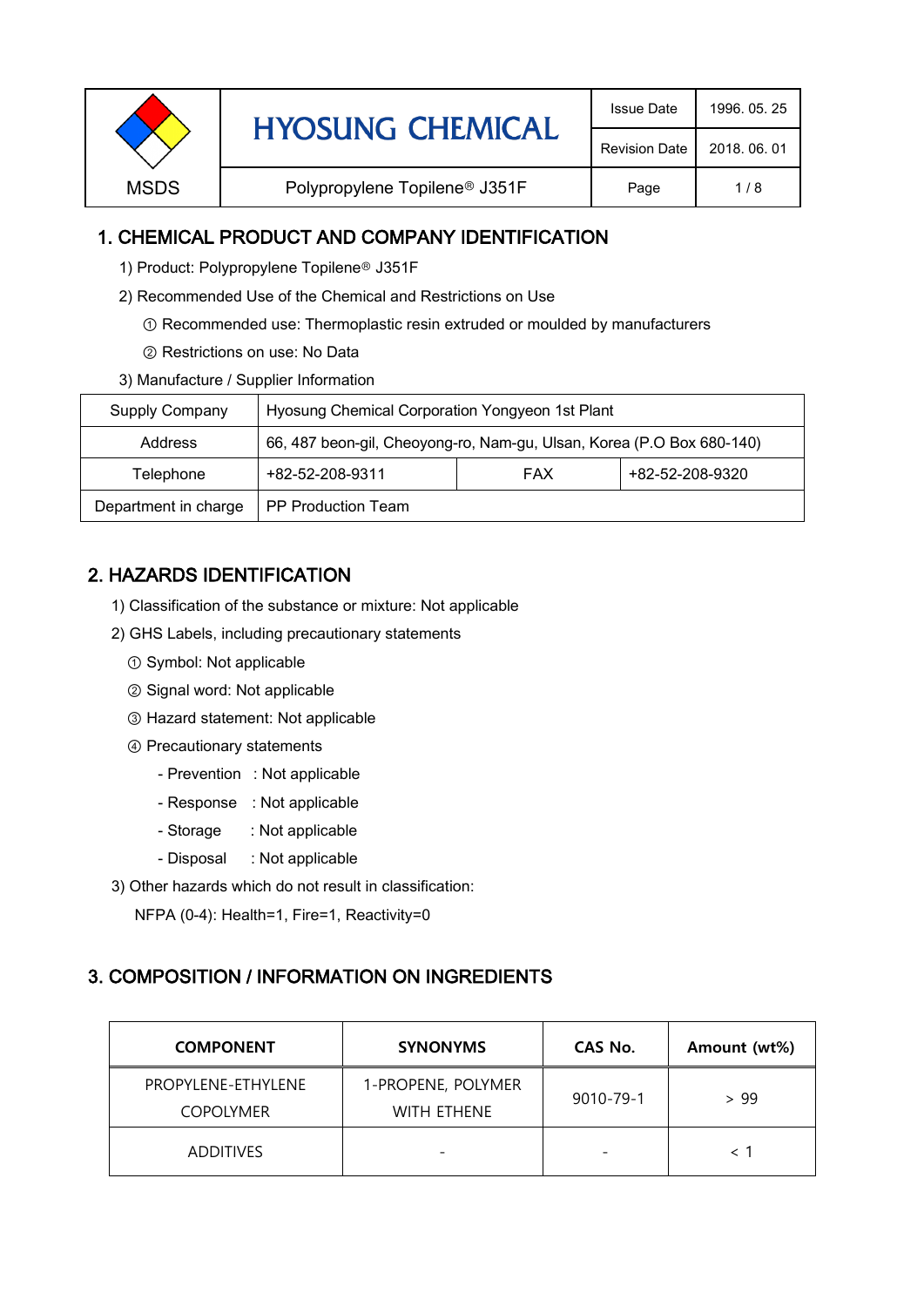|             | <b>HYOSUNG CHEMICAL</b>                   | <b>Issue Date</b>    | 1996, 05, 25 |
|-------------|-------------------------------------------|----------------------|--------------|
|             |                                           | <b>Revision Date</b> | 2018, 06, 01 |
| <b>MSDS</b> | Polypropylene Topilene <sup>®</sup> J351F | Page                 | 2/8          |

### 4. FIRST AID PROCEDURES

1) Eye Contact

 · In case of contact with substance, rinse your eyes immediately with running water for at least 20 minutes.

- · Take medical action.
- 2) Skin Contact
	- · In case of contact with substance, rinse your skin immediately with running water for at least 20 minutes.
	- · Remove contaminated cloths including shoes immediately.
	- · Take medical action.
- 3) Inhalation
	- · Take medical action.
	- · Move into fresh air.
	- · If short of breathing, provide oxygen supply system.
- 4) Ingestion
	- · Do not put anything into the mouth of an unconscious person.
	- · Take medical action.
- 5) First-Aid Treatment and Information on Medical Doctors
	- · Let a medical provider know about the substance and take appropriate protection.

#### 5. FIRE FIGHTING MEASURES

- 1) Suitable (Unsuitable) Extinguishing Media
	- · Extinguishing media: Water, Carbon dioxide, Extinguishing powder, Firefighting foam
	- · Unsuitable Extinguishing media: No data
	- · Large fire: Firefighting, Water spray
- 2) Specific Hazards from Chemical Material
	- · Toxicant from combustion: Pyrolysis or combustion cause irritative gases or carbon dioxides.
- 3) Fire Fighting Procedures and Equipment
	- · If it can be done without risk, move container from fire area.
	- · If it will be leak, do not spray high-pressure water stream.
	- · Dike for later processing.
	- · Use extinguishing agents appropriate for surrounding fire.
	- · Avoid inhalation of materials and combustion products.
	- · Up the wind and avoid low area.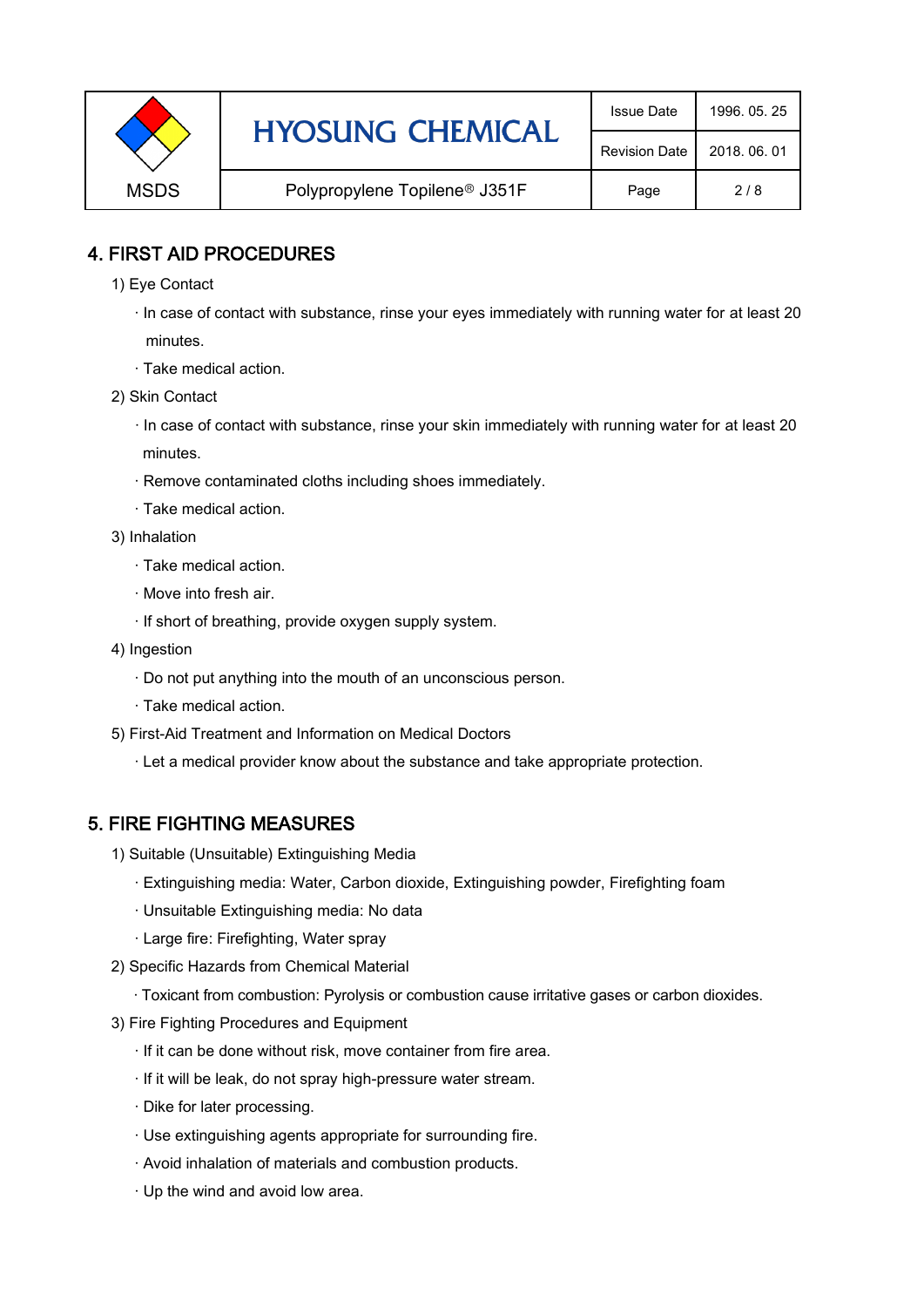|             | <b>HYOSUNG CHEMICAL</b>                   | <b>Issue Date</b>    | 1996, 05, 25 |
|-------------|-------------------------------------------|----------------------|--------------|
|             |                                           | <b>Revision Date</b> | 2018, 06, 01 |
| <b>MSDS</b> | Polypropylene Topilene <sup>®</sup> J351F | Page                 | 3/8          |

### 6. ACCIDENTAL RELEASE MEASURES

- 1) Personal Precautions, Protective Equipment and Emergency Procedures
	- · Remove all flammable sources.
	- · If it is not dangerous, stop leaking.
	- · Take caution of substances and conditions that should be avoided.
	- · Ventilate properly.
	- · Do not touch the effluents or walk around the area.
	- · Prevent producing dust.
- 2) Environmental Precautions
	- · Release to air: Not available
	- · Release to soil: Not available
	- · Release to water: Not available
- 3) Purification and Removal Methods
	- · Small leak: Put in proper containers for waste.
	- ,· Large leak: To minimize the spread, cover it with plastic sheets or water-proof cloths and keep it away from water.

#### 7. HANDLING AND STORAGE

- 1) Handling
	- · Avoid direct physical contact.
	- · Wash thoroughly after use.

· Take precautionary measures to prevent against explosion risks, as all types of polymers may develop dust during transporting or grinding of granules.

- 2) Storage
	- · Keep stored in airtight containers.
	- · Keep stores in a cool, dry place.
	- · Place in an appropriate space in compliance with local regulation.

#### 8. EXPOSURE CONTROLS AND PERSONAL PROTECTION

- 1) Exposure Limits and Biological Exposure Limits of Chemical
	- · KOSHA: No data
	- · AIHA: No data
	- · ACGIH: No data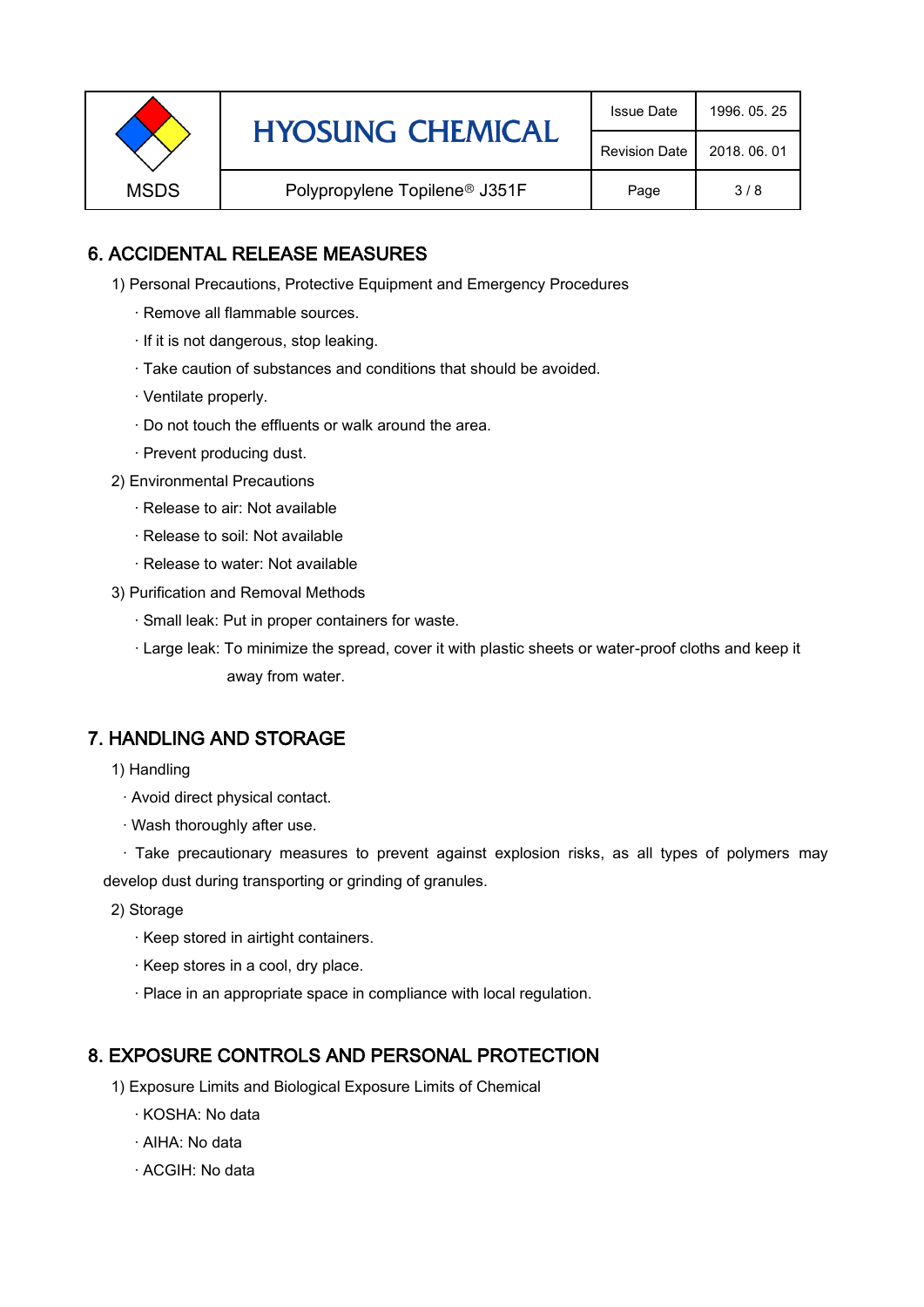|             | <b>HYOSUNG CHEMICAL</b>                   | <b>Issue Date</b>    | 1996, 05, 25 |
|-------------|-------------------------------------------|----------------------|--------------|
|             |                                           | <b>Revision Date</b> | 2018, 06, 01 |
| <b>MSDS</b> | Polypropylene Topilene <sup>®</sup> J351F | Page                 | 4/8          |

- · OSHA: No data
- · Biological exposure limits: No data
- 2) Engineering Management
	- · Install local ventilation system.

· Ventilation equipment should be explosion-proof if explosive concentrations of dust, vapor of fume are present.

- 3) Personal Protective Equipment
	- ① Respiratory protection
		- · Use approved respirator if unable to control airborne dust, fumes, and vapor.
	- ② Eyes protection
		- · The wearing of chemical safety goggles or face shield is recommended.
		- · Install eyes washing facilities and quick drench shower near work areas.
	- ③ Hands protection
		- · The wearing of protective gloves is recommended to prevent exposure.
	- ④ Human body protection
		- · The wearing of protective clothing is recommended to prevent exposure.

## 9. PHYSICAL AND CHEMICAL PROPERTIES

- 1) Appearance: White pellet
- 2) Odor: Odorless
- 3) Odor Threshold: No data
- 4) pH: No data
- 5) Melting / Freezing Point: 130 ~ 170 ℃
- 6) Initial Boiling Point or Boiling Point Range: No data
- 7) Flash Point: No data
- 8) Evaporation Rate: No data
- 9) Flammability (Solid, Gas) : No data
- 10) Upper / Lower Flammability or Explosive Limits: No data
- 11) Vapor Pressure: No data
- 12) Solubility: Insoluble
- 13) Vapor Density: No data
- 14) Relative Density: 0.88~0.92 kg/L (at 20℃)
- 15) N-Octane / Water Partition Coefficient: No data
- 16) Auto Ignition Temperature: 400℃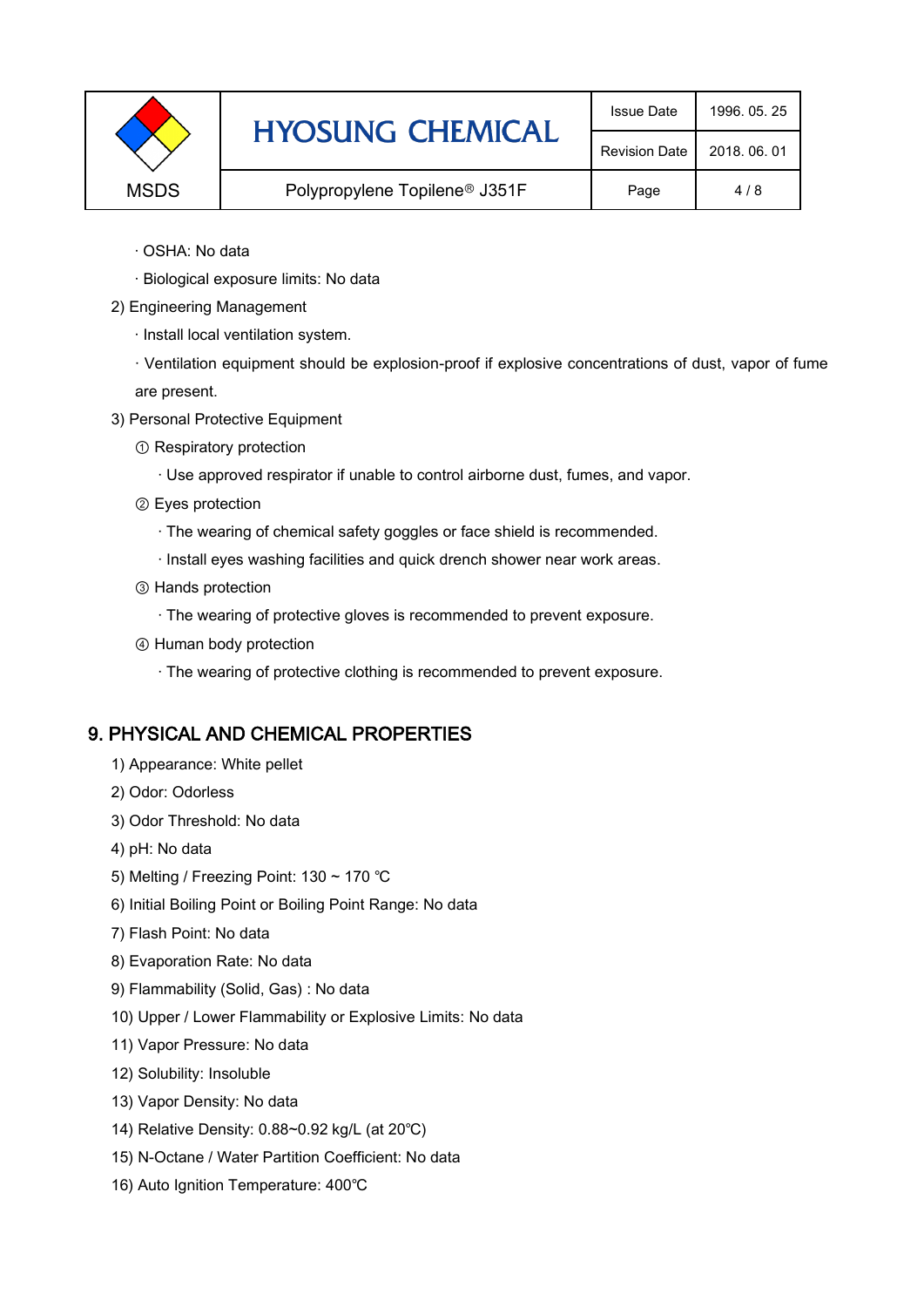|             | <b>HYOSUNG CHEMICAL</b>       | <b>Issue Date</b>    | 1996, 05, 25 |
|-------------|-------------------------------|----------------------|--------------|
|             |                               | <b>Revision Date</b> | 2018, 06, 01 |
| <b>MSDS</b> | Polypropylene Topilene® J351F | Page                 | 5/8          |

- 17) Decomposition Temperature: No data
- 18) Viscosity: No data
- 19) Molecular Weight: >10,000

## 10. STABILITY AND REACTIVITY

- 1) Chemical Stability
	- · Stable under normal temperature and pressure.
- 2) Possibility of Hazardous Reaction
	- · Will not occur under normal temperature and pressure.
- 3) Condition to Avoid
	- · Avoid contact with water.
	- · Keep away from heat, sparks and flame.
	- · Avoid contact with strong oxidizing agents, strong alkaline and strong acid.
- 4) Incompatibility with Other Materials
	- · Strong oxidizing materials, Flammable substance.
- 5) Hazardous Decomposition Product

· At elevated temperatures the material will begin to decompose, producing fumes that can contain carbon monoxide, acrolein, aldehydes, and unidentified organic compounds.

#### 11. TOXICOLOGICAL INFORMATION

- 1) Information on the Likely Routes of Exposure
	- · Inhalation: No data
	- · Ingestion: No data
	- · Skin contact: No data
	- · Eye contact: No data
- 2) Delayed and Immediate Effects and Chronic Effects From Short or Long Term Exposure
	- Acute toxicity
		- · Oral: No data
		- · Skin: No data
		- · Inhalation: No data
	- Skin corrosion / irritation: No data
	- Serious eye damage / eye irritation: No data
	- Respiratory sensitization: No data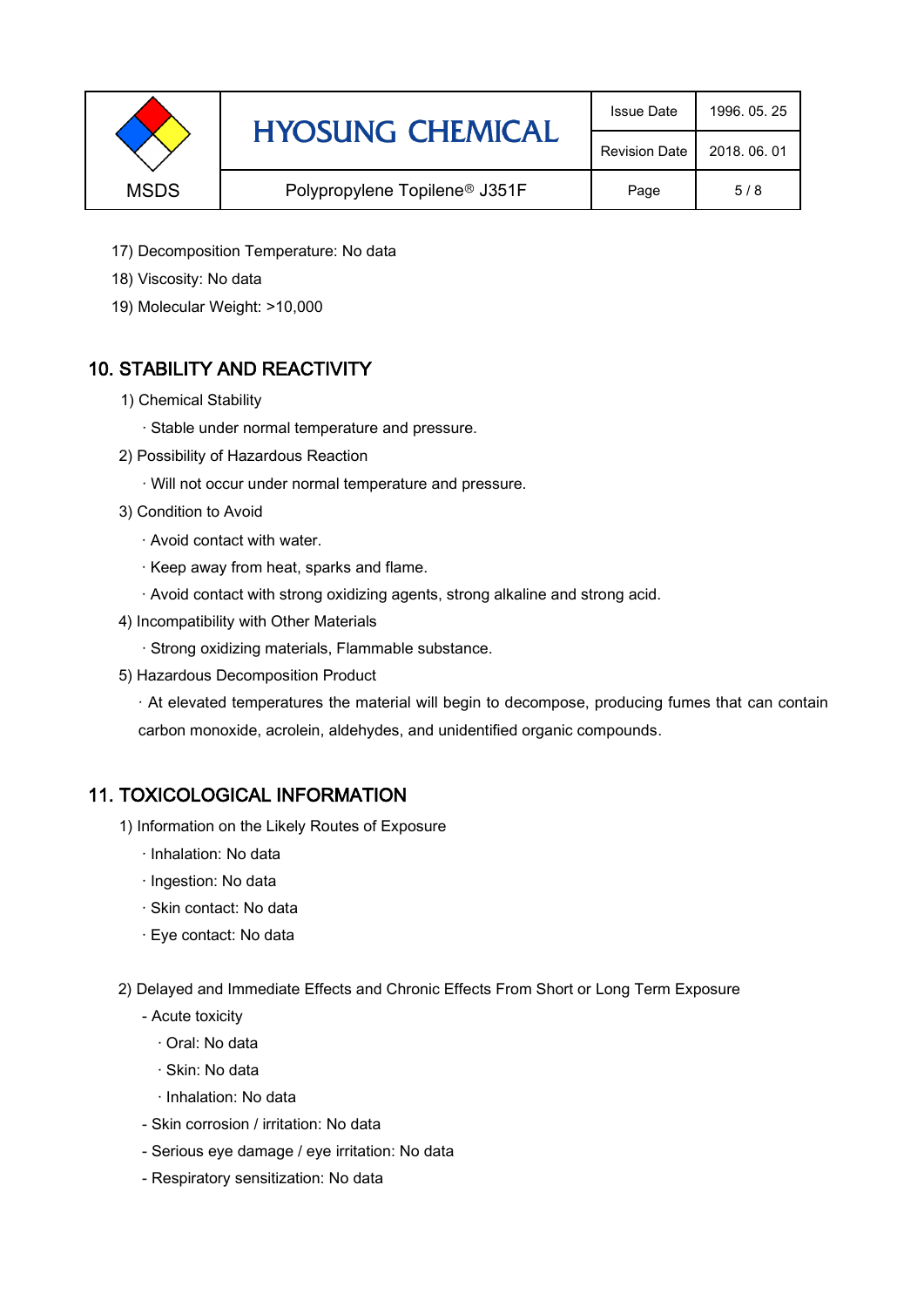|             | <b>HYOSUNG CHEMICAL</b>                   | <b>Issue Date</b>    | 1996, 05, 25 |
|-------------|-------------------------------------------|----------------------|--------------|
|             |                                           | <b>Revision Date</b> | 2018, 06, 01 |
| <b>MSDS</b> | Polypropylene Topilene <sup>®</sup> J351F |                      | 6/8          |

- Skin sensitization: No data
- Carcinogenicity
	- · Industrial Safety & Health Law: No data
	- · IARC: No data
	- · OSHA: No data
	- · ACGIH: No data
	- · NTP: No data
	- · EU CLP: No data
- Gem cell mutagenicity: No data
- Reproductive toxicity: No data
- Specific target organ systemic toxicity (Single exposure)
- Specific target organ systemic toxicity (Repeated exposure)
- Aspiration hazard: No data

#### 12. ECOLOGICAL INFORMATION

- 1) Ecotoxicity: No data
- 2) Persistence and Degradability: No data
- 3) Bioaccumulative Potential: No data
- 4) Mobility in Soil: No data
- 5) Other Adverse Effects: No data

## 13. DISPOSAL CONSIDERATIONS

- 1) Disposal Method
	- · Dispose in accordance with all applicable environmental regulations.
	- · Empty containers should be recycled or disposed of through an approved waste management facility.
- 2) Disposal Considerations
	- · For proper disposal of used material, an assessment must be completed to determine the proper and permissible waste management options under applicable rules, regulations and laws.

## 14. TRANSPORT INFORMATION

- 1) UN Number: Not regulated as a hazardous material
- 2) UN Proper Shipping Name: Not applicable
- 3) Hazard Class: Not applicable
- 4) Packing Group: Not applicable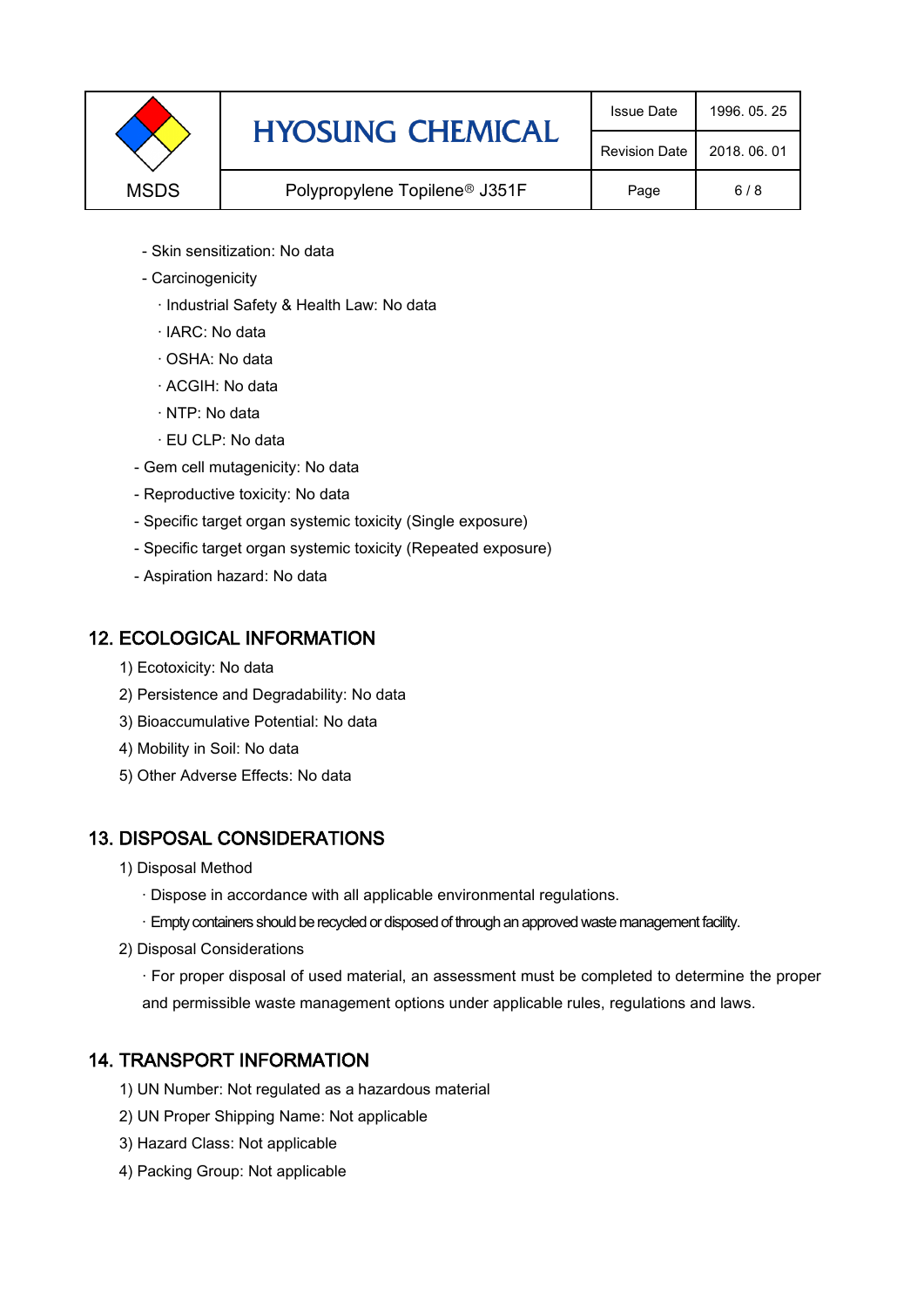|             | <b>HYOSUNG CHEMICAL</b>                   | <b>Issue Date</b>    | 1996, 05, 25 |
|-------------|-------------------------------------------|----------------------|--------------|
|             |                                           | <b>Revision Date</b> | 2018, 06, 01 |
| <b>MSDS</b> | Polypropylene Topilene <sup>®</sup> J351F | Page                 | 7/8          |
|             |                                           |                      |              |

- 5) Marine Pollutant: Not applicable
- 6) DOT Number: Not regulated as a hazardous material
- 7) IATA Number: Not regulated as a hazardous material
- 8) IMDG Code: Not regulated as a hazardous material
- 9) Further information: Not a hazardous material under DOT, IATA and IMDG
- 10) Special Precautions for User
	- · Emergency management type of fire: Not applicable
	- · Emergency management type of leak: Not applicable

## 15. REGULATORY INFORMATION

- 1) Industrial Safety and Health Law (KOREA): Not applicable
- 2) Toxic Chemical Substance Subject to Management Act (KOREA): Not applicable
- 3) Hazardous Material Safety Act (KOREA): Not applicable
- 4) Other Local or International Regulation
	- Persistent Organic Pollutant Management Law (KOREA): Not applicable
	- EU Classification
		- · Classification: Not applicable
		- · Risk Phrases: Not applicable
		- · Safety Phrases: Not applicable
	- US Regulations
		- · OSHA: Not applicable
		- · CERCLA: Not applicable
		- · EPCRA 302: Not applicable
		- · EPCRA 304: Not applicable
		- · EPCRA 301: Not applicable
	- Rotterdam Convention material: Not applicable
	- Stockholm Convention material: Not applicable
	- Montreal Protocol on Substance: Not applicable

## 16. OTHER INFORMATION

- 1) Reference
	- · KOSHA: Material Safety Data Sheet